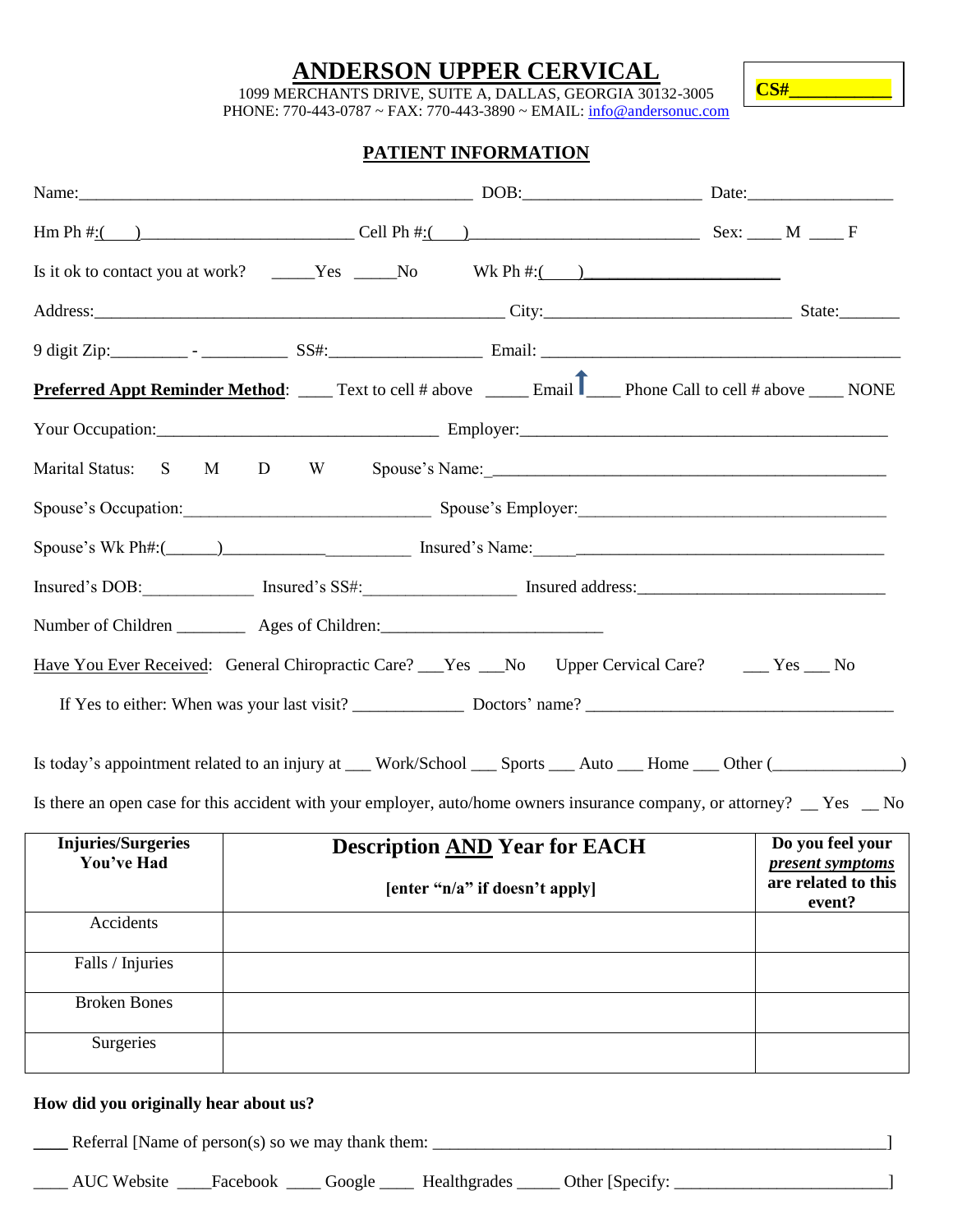# **ANDERSON UPPER CERVICAL**

**CS#\_\_\_\_\_\_\_\_\_\_\_**

1099 MERCHANTS DRIVE, SUITE A, DALLAS, GEORGIA 30132-3005

PHONE: 770-443-0787 ~ FAX: 770-443-3890 ~ EMAIL: info@andersonuc.com

# **Present major complaint(s)**: \_\_\_\_\_\_\_\_\_\_\_\_\_\_\_\_\_\_\_\_\_\_\_\_\_\_\_\_\_\_\_\_\_\_\_\_\_\_\_\_\_\_\_\_\_\_\_\_\_\_\_\_\_\_\_\_\_\_\_\_\_\_\_\_\_\_

| Rate the severity of your pain on a scale of 1 (least) to 10 (severe)?<br>Date symptoms began: |                                                          |  |  |  |  |
|------------------------------------------------------------------------------------------------|----------------------------------------------------------|--|--|--|--|
| <b>For our female patients:</b> Are you pregnant?                                              | $Yes$ (if yes, # wks/Due Date:<br>Possibly<br>No.        |  |  |  |  |
| Date of Last Period:                                                                           | Are you in peri/full menopause?<br>Yes<br>N <sub>0</sub> |  |  |  |  |

# **Check any other symptoms you Currently Have or Have Had in the last 5 years**:

<u> 1989 - Johann Barn, mars ann an t-Amhain an t-Amhain an t-Amhain an t-Amhain an t-Amhain an t-Amhain an t-Amh</u>

| Arthritis             | <b>Dizziness</b>     | Herniated disk (s)       | Poor posture                  |
|-----------------------|----------------------|--------------------------|-------------------------------|
| Allergies             | Depression           | High /Low blood pressure | Pins & needles in arms / legs |
| Asthma                | Difficult digestion  | High cholesterol         | Rapid heart beat              |
| Back pain             | Difficulty breathing | Heart problems           | Sleeping problems             |
| <b>Breast</b>         | Earaches             | Hands or Feet cold       | <b>Stroke</b>                 |
| $\text{pain/lump}(s)$ |                      |                          |                               |
| Cancer                | Fatigue              | Kidney infections/stones | Sinus infections              |
| Chest pain            | Frequent colds       | Liver trouble            | Stomach pain                  |
| Chronic pain          | Frequent nausea      | Loss of balance          | Shoulder pain                 |
| Constipation          | Frequent urination   | Neck pain                | Thyroid problems              |
| <b>Diabetes</b>       | Headaches /Migraines | Numbness in fingers/toes | Other (Specify):              |

| Please circle the words in () that best completes the statements:                            | If circled "used to but no         |
|----------------------------------------------------------------------------------------------|------------------------------------|
|                                                                                              | <i>longer</i> " please tell us the |
|                                                                                              | year you stopped:                  |
| I (used to but no longer / currently) smoke cigarettes, vape, pipe, cigar, dip, chew, etc.   |                                    |
| I (used to but no longer / currently) drink alcohol.                                         |                                    |
| I (used to but no longer / currently) have a lot of mental stress in my life.                |                                    |
| I (used to but no longer / currently) have a lot of physically stressful things in my life.  |                                    |
| I (used to but no longer / currently) to get sick a lot.                                     |                                    |
| I (used to but no longer / currently) exercise.                                              |                                    |
| I (used to but no longer / currently) consume caffeine (i.e., coffee, sodas, energy drinks). |                                    |

Sleeping Posture (circle all that apply): Side Stomach Back

Please list any prescriptions/OTC drugs/medications you are taking & indicate how long you've been taking each:

| Is there a family history of: Heart disease Arthritis Cancer Diabetes Other |  |  |  |
|-----------------------------------------------------------------------------|--|--|--|
| Father's side                                                               |  |  |  |
| Mother's side:                                                              |  |  |  |

\_\_\_\_\_\_\_\_\_\_\_\_\_\_\_\_\_\_\_\_\_\_\_\_\_\_\_\_\_\_\_\_\_\_\_\_\_\_\_\_\_\_\_\_\_\_\_\_\_\_\_\_\_\_\_\_\_\_\_\_\_\_\_\_\_\_\_\_\_\_\_\_\_\_\_\_\_\_\_\_\_\_\_\_\_\_\_\_\_\_\_\_\_